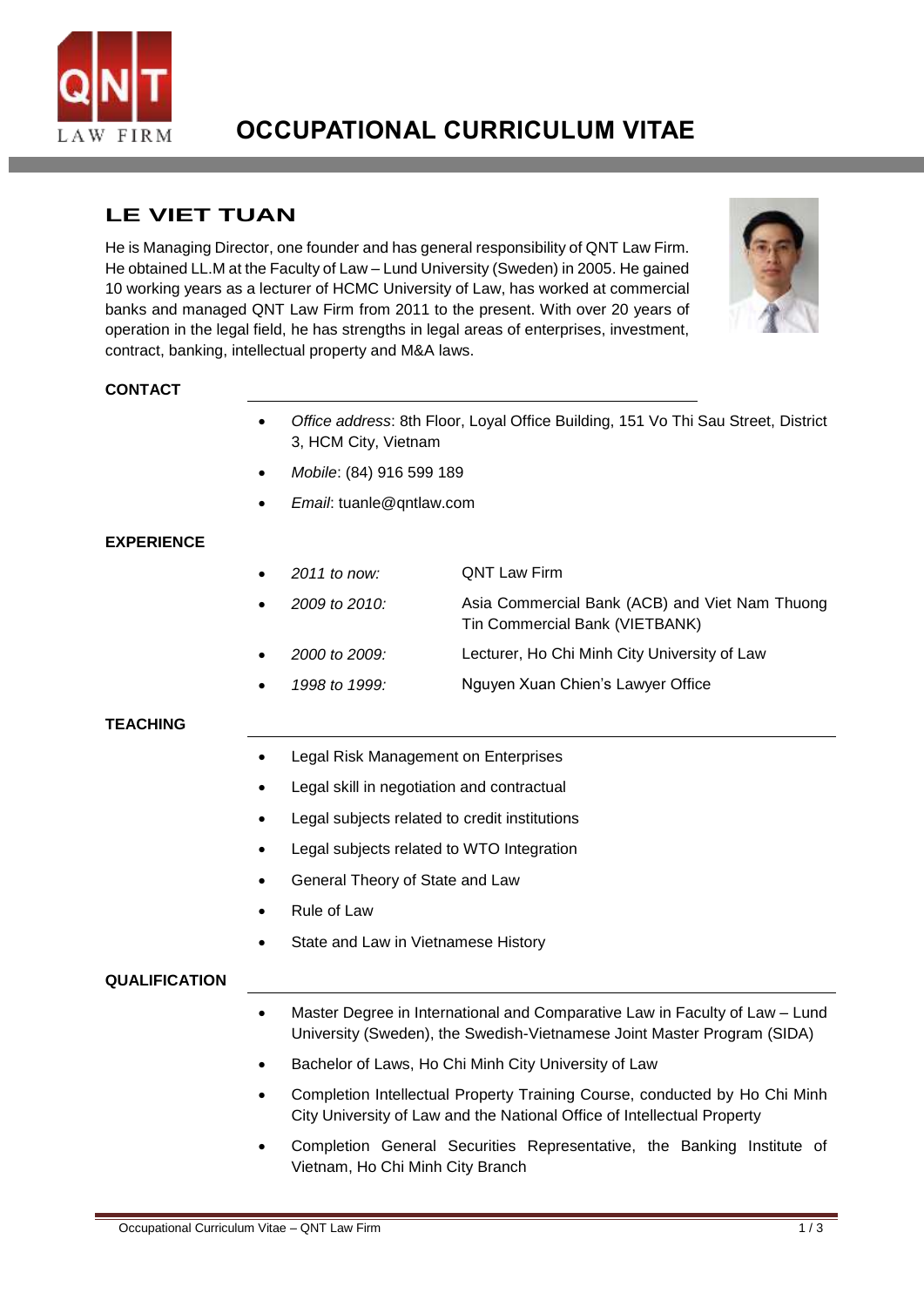Graduate Certificate in training programs for lawyers, the Justice Academy in Ho Chi Minh City

**CASES**

- *Investment and Project*: Hiap Seng Engineering Ltd. (Singapore) performed the Project of maintenance services for the Dung Quat Oil Refinery (Quang Ngai Province); PVTrans OilField Services (OFS) performed the Project of operation and maintenance services for the FPSO/FSO; FRT JSC Ltd. performed the Project of co-operation and insurance agent for digital products in Vietnam; etc.
- *Assignment and M&A*: Saigon Postel Corp. performed the Project of cooperation for the S-Telecom in Vietnam; Hiap Seng Engineering Ltd. (Singapore) performed the Project of assigment on legal capital of Petroleum Maintenance Services JSC. (PMS); Chi Lai Corp performed the Project of assigment on the Land in Da Nang province; Duy Anh Investment Corp. performed the Project of assigment on the Building in District 7 HCM City; MJ AGRI VINA CO., LTD performed the Project of assigment on a Warehouse in Dong Nai Province etc.
- *Trading and distribution*: Imedco and Vinh Phat Company performed the Project of exclusive distribution agreement in Medical products in Vietnam; 3M Vietnam Co., Ltd. (United Stade) entered into the Distribution Agreement(s) in Vietnam; Vo Thi Thu Ha Co., Ltd entered into the Sale and Purchase Agreement(s) with partners in Europe, Asia, etc.
- *Real estate*: Vietnam TNT Fiber Co., Ltd. (Japan) entered into the Transfer Contract of Land Use Rights in Binh Duong Province; Pacorini Vietnam Co., Ltd. (Italy) entered into the Warehouse Lease Agreement(s) and Co-operation Services Agreement(s) in Vietnam; etc.
- *Intellectual Property*: PAN Vietnam Co., Ltd (Thailand) performed the Project of TransferTechnology and Trademark(s); DVA Joint Stock Company on trademark dispute in Viet Nam; 3M Vietnam Co., Ltd on trademark and domain disputes; etc.
- *Legal Risk Management*: Assist in the survey, identification, solutions and work instructions for Project of Legal Risk Management on Business Activities and Contracts in PVTrans OilField Services, Center for Environmental Technology and Management, Hoang Thao Company, Viet Star Company Ltd,…
- *Finance and Banking*: Asia Commercial Bank perform the Project of re-arrange in human resourse, credit products and building processes, forms, guidelines, etc; Vietbank perform the Project of increasing legal capital, establishing debt management companies, legal evaluation of credit profile and debt collection cases, etc; Shinhan Bank, HSBC, Siam Commercial Bank and Shinhan Finance perform legally the credit documents (relating to contracts, notarization, registration of security transactions) and other arising works, etc.

#### **RESEARCH**

 *Textbook, lectures: Identify and Legal Risk Management on Enterprises* – Legal Club on Enterprises – Ministry of Justice, 2013- 2015 *Legal skill in negotiation and contractual*, QNT Law

Firm, 2014